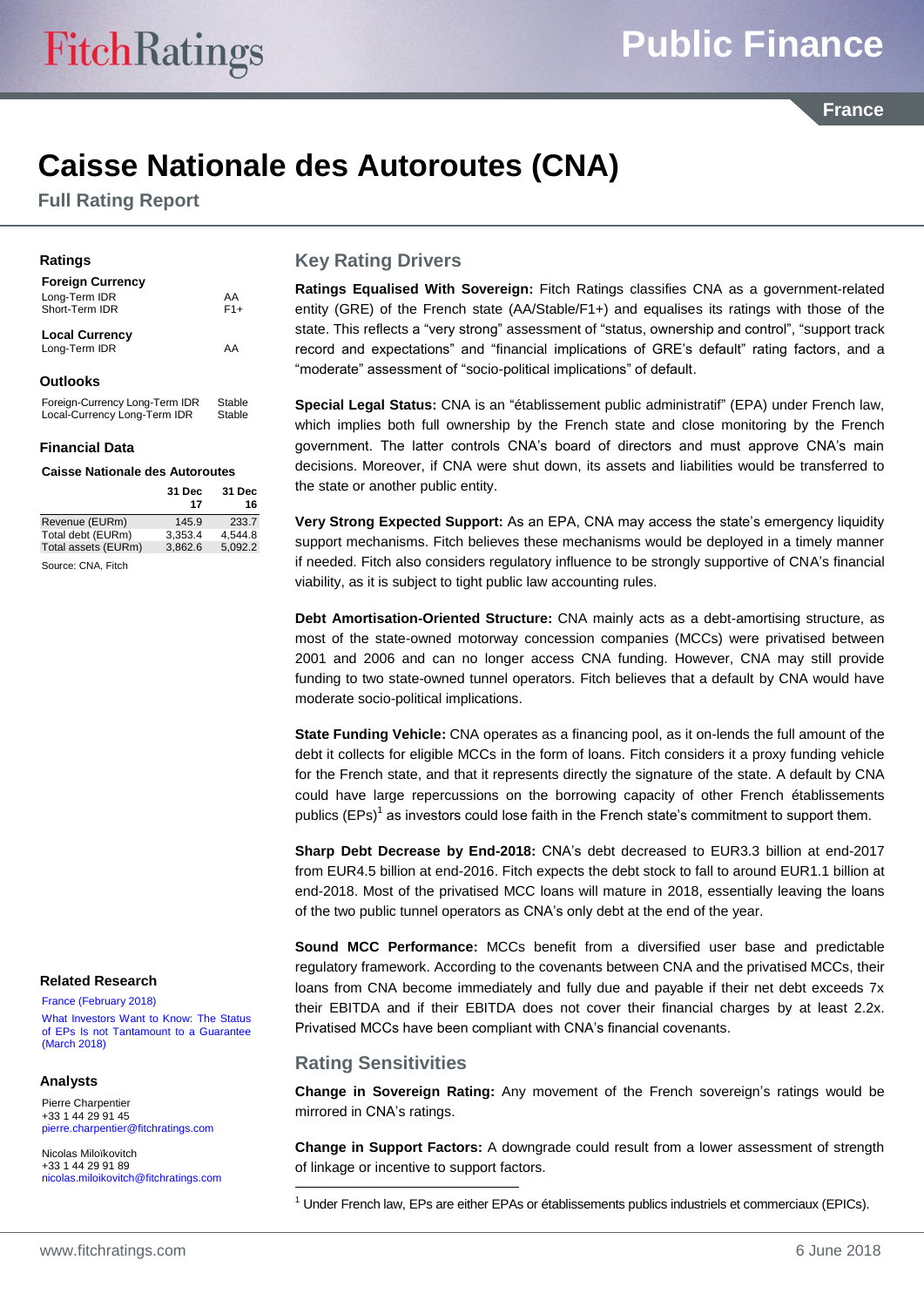#### **Rating History**

| Date | Long-Term<br>Foreign<br><b>Currency</b> | Long-Term<br>Local<br><b>Currency</b> |
|------|-----------------------------------------|---------------------------------------|
| 2014 | AA                                      | AA                                    |
| 2013 | $AA+$                                   | $AA+$                                 |
| 2005 | AAA                                     | AAA                                   |

#### **Profile**

CNA was created in 1963 to provide pooled funding for the building, development and maintenance of the French motorway network by state-owned MCCs. CNA provides funds at a lower cost than the MCCs could achieve by themselves.

It mostly acts as a debt-amortisation structure, as most of the state-owned MCCs were privatised between 2001 and 2006 and can no longer access CNA funding. However, two tunnel operators, ATMB and SFTRF, were not privatised and remain eligible for CNA funding for their capital expenditure and debt refinancing.

**Length of Tolled Motorway Network and Toll Facilities**



MCCs must transfer to CNA the funds necessary to cover their financial obligations two weeks before they are due. In addition, loan agreements between CNA and privatised MCCs include additional covenants to secured repayments. Loans granted by CNA to privatised MCCs become immediately and fully due and payable if a privatised MCC breaches one of the following financial and operating covenants:

- net debt to EBITDA should not exceed 7x;
- interest coverage by EBITDA should be at least 2.2x;
- transport infrastructure and car parks must represent at least 85% of consolidated assets and 80% of consolidated revenues.

Fitch understands that MCCs have always been compliant with their covenants.

### **Key Rating Driver for Support Assessment**

| <b>Summary</b> |                                  |                                                    |                                               |                                         |
|----------------|----------------------------------|----------------------------------------------------|-----------------------------------------------|-----------------------------------------|
|                | Status, ownership<br>and control | <b>Support track</b><br>record and<br>expectations | Socio-political<br>implications of<br>default | Financial<br>implications of<br>default |
| Rating factors | Very strong                      | Very strong                                        | Moderate                                      | Very strong                             |
| Source: Fitch  |                                  |                                                    |                                               |                                         |

#### Status, Ownership and Control

Fitch considers CNA's status, ownership and control as "very strong".

CNA is fully-owned by the French state and has the status of an EPA. This implies that it cannot be liquidated or go bankrupt; were CNA to be closed, its assets and liabilities would be transferred to the state or another public entity. Since 2014, it is considered by the French National Institute of Statistics and Economic Studies (Insee) as a central government body ('ODAC').

The French state has strong control over CNA's governance and closely monitors its activities. CNA is under the supervision of both the Minister of Finance and the Minister of Transport. The transfer of CNA's loans to the MCCs must be approved by both ministers (article R122-11 of the road system code). The ministers also appoint the president and vice president of CNA's board of directors (article R122-8).

CNA's board of directors is composed of the following members:

- two representatives from the Ministry of Transport (in charge of the national road network);
- two representatives from the Ministry of Economy and Finance;
- one representative from the Ministry of the Interior;
- the director of the Centre for Strategic Analysis (Office of the Prime Minister) or his representative;

#### **Related Criteria**

Government-Related [Entities Rating Criteria](https://www.fitchratings.com/site/re/10019302)  [\(February 2018\)](https://www.fitchratings.com/site/re/10019302)

[International Local and Regional](https://www.fitchratings.com/site/re/878660)  [Governments Rating Criteria –](https://www.fitchratings.com/site/re/878660) Outside [the United States \(April 2016\)](https://www.fitchratings.com/site/re/878660)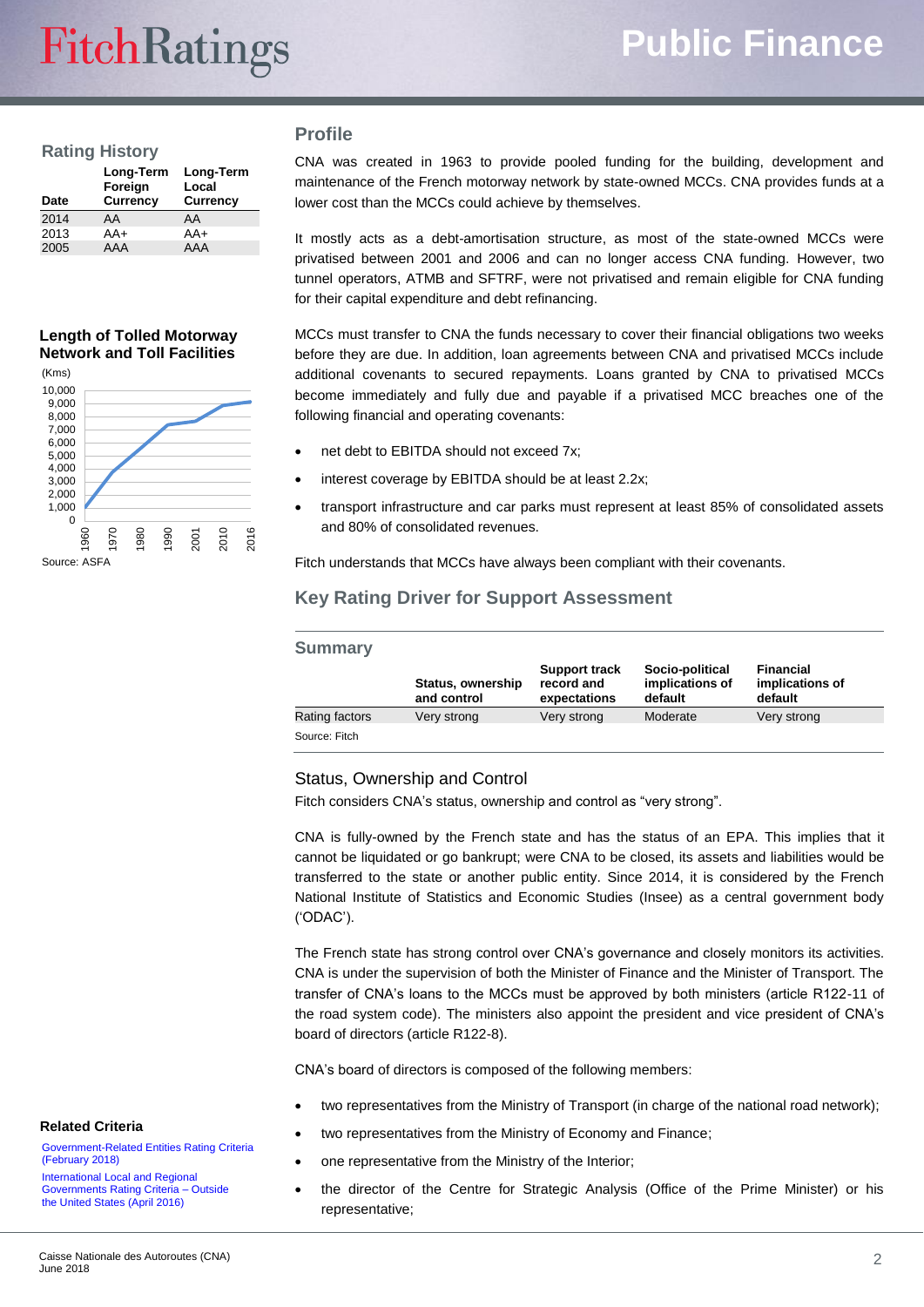- the chairman of the Caisse des Depots et Consignations or his representative;
- the chairman of one of the MCCs, nominated by the Minister of Transport.

The board is responsible for approving the budget and fiscal accounts, loans programme and loan distributions, subject to the ministers' approval.

CNA is subject to the ultimate control of the state's supervisory bodies (national audit court, state's general inspectors).

Since its inception, CNA's day-to-day administration, accounting and financial management have been outsourced to Caisse des Depots et Consignations (CDC, AA/Stable/F1+). CDC is a public financial institution and has also the status of an EPA.

#### Support Track Record and Expectations

Fitch considers CNA's track record and expectations as "very strong".

In Fitch's view, France's law of 16 July 1980 (the Law of 1980) makes the French state liable for the debt of its EPs, including EPAs such as CNA, or EPICs. However, the French state has no legal obligation to prevent a default by an EPA and Fitch believes that the Law of 1980 is not tantamount to a guarantee $^2$ .

CNA's bondholders are protected from a change in the applicability of the Law of 1980, as bond documentation allows them to claim for an early repayment of the principal, plus accrued interest, if:

- CNA is dissolved unless its activities and debts are transferred to the state or another public entity owned or controlled by the state and subject to Law of 1980; or
- the Law of 1980 ceases to be applicable to CNA, unless another law or regulation of substantially the same character is immediately enacted.

As an EPA, CNA is eligible for emergency liquidity support mechanisms from the state, which could help avoid a default in the case of liquidity shortfall. These mechanisms include treasury cash advances from the state and purchase of CNA bonds by the Minister of Finance or the State Debt Fund ("caisse de la dette publique"; CDP). Under the covenants between CNA and the MCCs, the latter must transfer to CNA the funds necessary to cover their financial obligations two weeks before they are due. Fitch estimates that this time frame would allow the state to intervene and prevent a default by CNA. We also note that there would be no legal, regulatory or policy restrictions on support from the French state.

Fitch considers regulatory influence to be strongly supportive of CNA's financial viability. As an EPA, CNA is subject to public law and tight statutory rules. CNA must follow public accounting standards, notably the principle of separating the functions of the decision-maker (the chairman of the board), who contracts expenditure, and the public accountant (Ministry of Finance civil servant), who makes actual payments and receipts.

CNA must follow budgetary and accounting procedures set up by the Ministry of Finance through the M91 budgetary instruction. The Ministry of Finance is responsible for allowing CNA to invest its available liquidity in regular banks rather than with the Treasury.

Moreover, following the reclassification as a central government-body in 2014 (see *Status, Ownership and Control*), CNA is no longer allowed to issue long-term debt (with a maturity above one year). However, it can still borrow from the French state or selected financial institutions such as the European Investment Bank (EIB).

 $\overline{a}$ 

<sup>2</sup> See *[What Investors Want to Know: The Status of EPs Is not Tantamount to a Guarantee](https://www.fitchratings.com/site/re/10018459)  [\(March](https://www.fitchratings.com/site/re/10018459) 2018)*.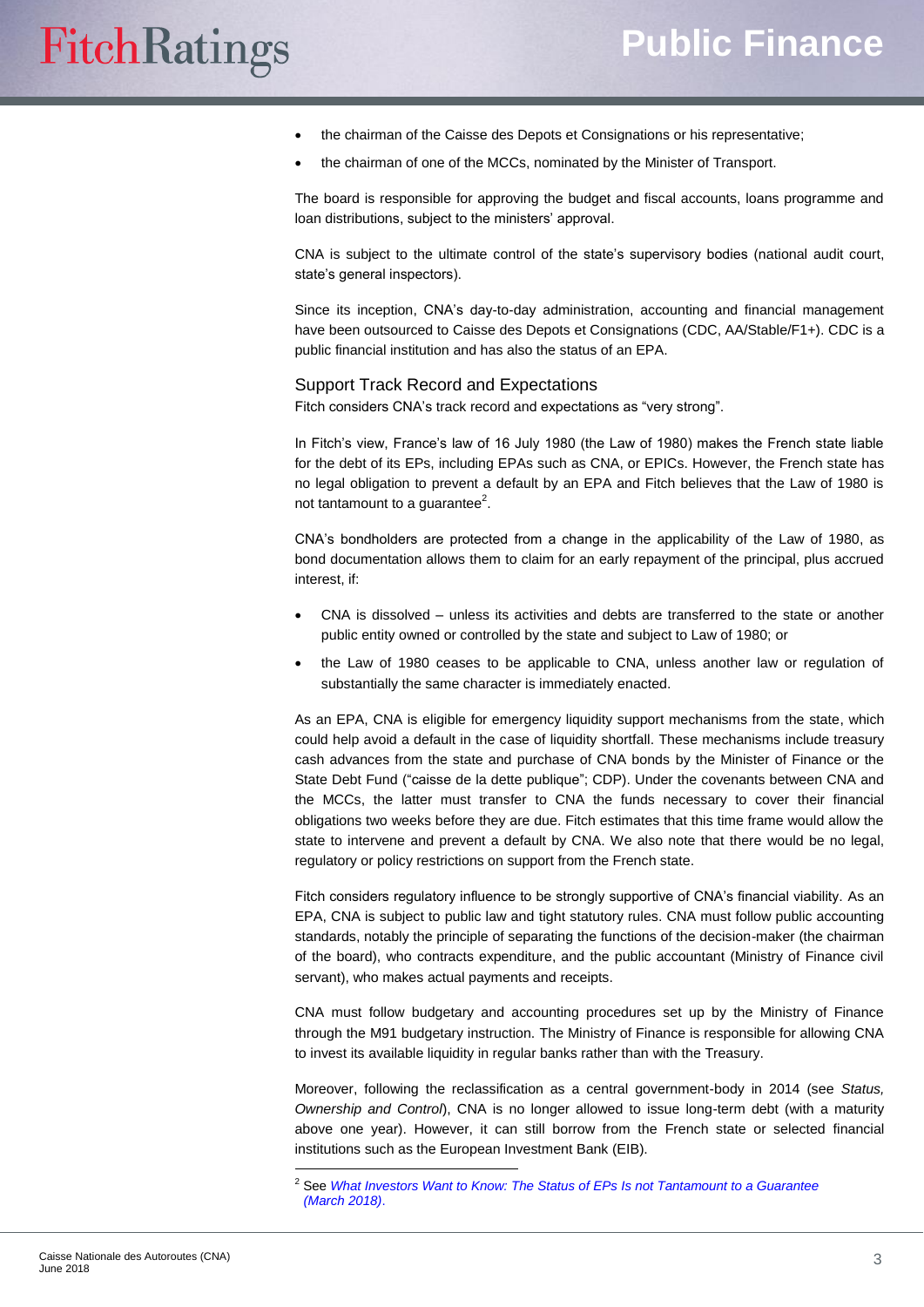#### Socio-Political Implications of GRE's Default

Fitch considers the socio-political implications of CNA's default as "moderate".

CNA mostly acts as a debt-amortisation structure, as most of the state-owned MCCs were privatised between 2001 and 2006 and can no longer access CNA funding. CNA is now in charge of matching loan reimbursement from these private MCCs with its own debt repayment schedule until all debt stock is redeemed. This stock was EUR1.6 billion at 1 January 2018, and held by three groups (ASF-ESCOTA, APRR-AREA, and SANEF-SAPN). Nearly all (97.2%) of the privatised MCCs' debt will mature by end-2018; only EUR45.8 million will remain after 2018 (to be amortised until 2027).

Two tunnel operators that connect France and Italy, ATMB and SFTRF, were not privatised and remain eligible for CNA funding for their capital expenditure and debt refinancing. At 1 January 2018, ATMB and SFTRF accounted for 2.9% and 33.1%, respectively, of CNA's loan portfolio and their combined debt was EUR1.2 billion. After 2018, this debt will represent almost CNA's entire portfolio. In 2017, both companies borrowed EUR45 million with CNA. In 2018, no borrowing from them is expected.

ATMB is held 67.3% by the French state. The remaining main shareholders are the French departments of Haute-Savoie and Ain (18.62% together), and the Swiss City and Canton of Geneva (5.41% together). SFTRF is held 99.94% by the French state.

Fitch believes there would be some political implications in case of default. The lack of support from the French state to an EPA such as CNA would have some political repercussions, as it would be seen as a failure for the state to exercise one of its missions. It would also have a reputational effect on the French state in its relationships with the Italian state, as the tunnels connect France and Italy, as well in its relationships with the French and Swiss LRGs that are shareholders of ATMB (see above). However, Fitch believes that these implications would remain moderate.

Fitch understands that at this stage there are no plans to change CNA's role or mission.

#### Financial Implications of GRE's Default

Fitch considers the financial implications of CNA's default as "very strong".

CNA operates as a financing pool, as it on-lends the full amount collected for eligible MCCs in the form of loans. The rates and maturities on these loans are exactly the same as those for the bonds issued or loans taken by CNA. State-owned MCCs repay the loans contracted with CNA according to a set amortisation schedule that matches CNA's borrowings. Hence, Fitch considers CNA as a proxy funding vehicle for the French state and that it directly represents the signature of the French state.

Following the reclassification of CNA as a central-government body, its debt is now consolidated in the general government debt, which further illustrates its close link with the French state's debt. Accordingly, Fitch believes that a default of CNA could significantly affect the funding of the French state and that of other French GREs, especially EPs, as investors would likely lose faith in the French state's ability and willingness to prevent a default from one of these entities.

We also note that in 1986 the French state created the State Debt Fund (CDP), whose mission is to "enhance or protect the credit quality of the French state"<sup>3</sup>. The CDP may purchase commercial paper issued by French EPs, as part of the state's emergency liquidity support

 $\overline{a}$ 

<sup>3</sup> See *[What Investors Want to Know: The Status of EPs Is not Tantamount to a Guarantee](https://www.fitchratings.com/site/re/10018459)  [\(March](https://www.fitchratings.com/site/re/10018459) 2018)*.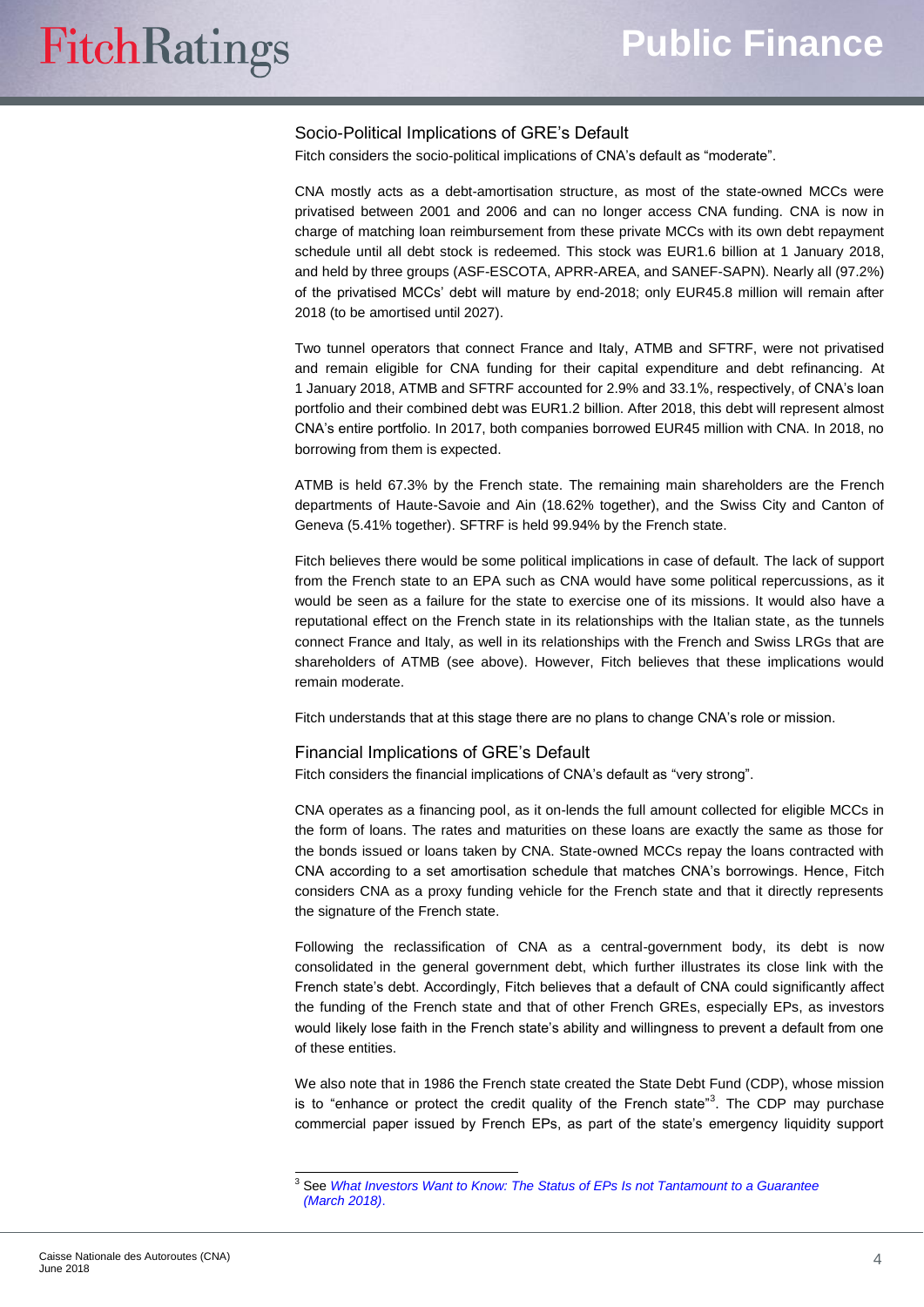mechanisms. This shows the French state's awareness of the potential repercussions of a default by one of its EP on its own borrowing capacity.

#### **Stand-Alone Assessment**

Fitch considers CNA's stand-alone credit profile (SCP) as not meaningful as it acts as passthrough entity. CNA does not earn a margin on its activities and all its operating costs are passed on to MCCs (see *Financial Implications of Default, Financial Performance* and Appendices A and B).

#### **Rating Outcome**

Fitch classifies CNA as a GRE to the French state under its GRE rating criteria and equalises its ratings with those of the French state. This is due to a "very strong" assessment on the "Status, ownership and control", "Support track record and expectations" and "Financial implications of GRE's default" rating factors, and a "moderate" assessment on the "Sociopolitical implications of GRE's default" rating factor.

#### **Operations**

#### Financial Performance

CNA is financially transparent due to its role as a non-profit funding vehicle for MCCs. It makes no profit and therefore its profit and loss accounts are fully balanced. CNA loans the funds collected to eligible MCCs. Other operating or financial expenditure is fully covered by MCCs, and financial revenue is reimbursed to them.

#### *Revenue*

CNA does not receive any current funding from the state budget, tax proceeds or fees. Its resources, which totalled EUR145.6 million in 2017, consisted almost exclusively of interest on loans (EUR144.9 million down from EUR232.1 million in 2016).

#### *Expenditure*

In 2017, CNA's expenditure was EUR145.6million and was mainly made up of interest paid and financial charges on funding taken out on behalf of MCCs (EUR144.9 million).

#### *MCCs' Performance*

MCCs benefit from a predictable regulatory framework and sound traffic profile, as traffic growth shows little elasticity through the economic cycle. Their user base is diversified. Cars represented with 86% of traffic in 2016 and 68% of revenue, whilst heavy vehicles accounted for 14% of traffic and 32% of revenue.

Traffic has been dynamic in recent years (+2% in 2014; +2.7% in 2015; +3.1% in 2016), which translated into higher turnover (+3.8% a year on average in 2014-2016).

In April 2015, a EUR3.2 billion stimulus package for the motorway sector was announced. Privatised MCCs agreed to finance the plan in return for a two-year extension of the average duration of their concession. An additional EUR800 million stimulus package was announced in 2017; it will be financed by an increase in tariffs. In 2016, MCCs' capital expenditure was EUR1.43 billion, close to the 2015 level (EUR1.43 billion). At end-2016, their debt was EUR40.6 billion, up 8% compared with 2015 (EUR37.6 billion).

Privatised MCCs have been compliant with the CNA's financial covenants (see *Profile*). At 30 June 2017, net debt/EBITDA was 3.89x for ASF-ESCOTA 4.19x for APRR-AREA and 2.05x for SANEF-SAPN, far below the covenant of 7x. The EBITDA/financial charges ratio was 9.07x for ASF-ESCOTA, 8.50x for APRR-AREA and 9.51x for SANEF-SAPN, well above the covenant of 2.2x.



Source: CNA, Fitch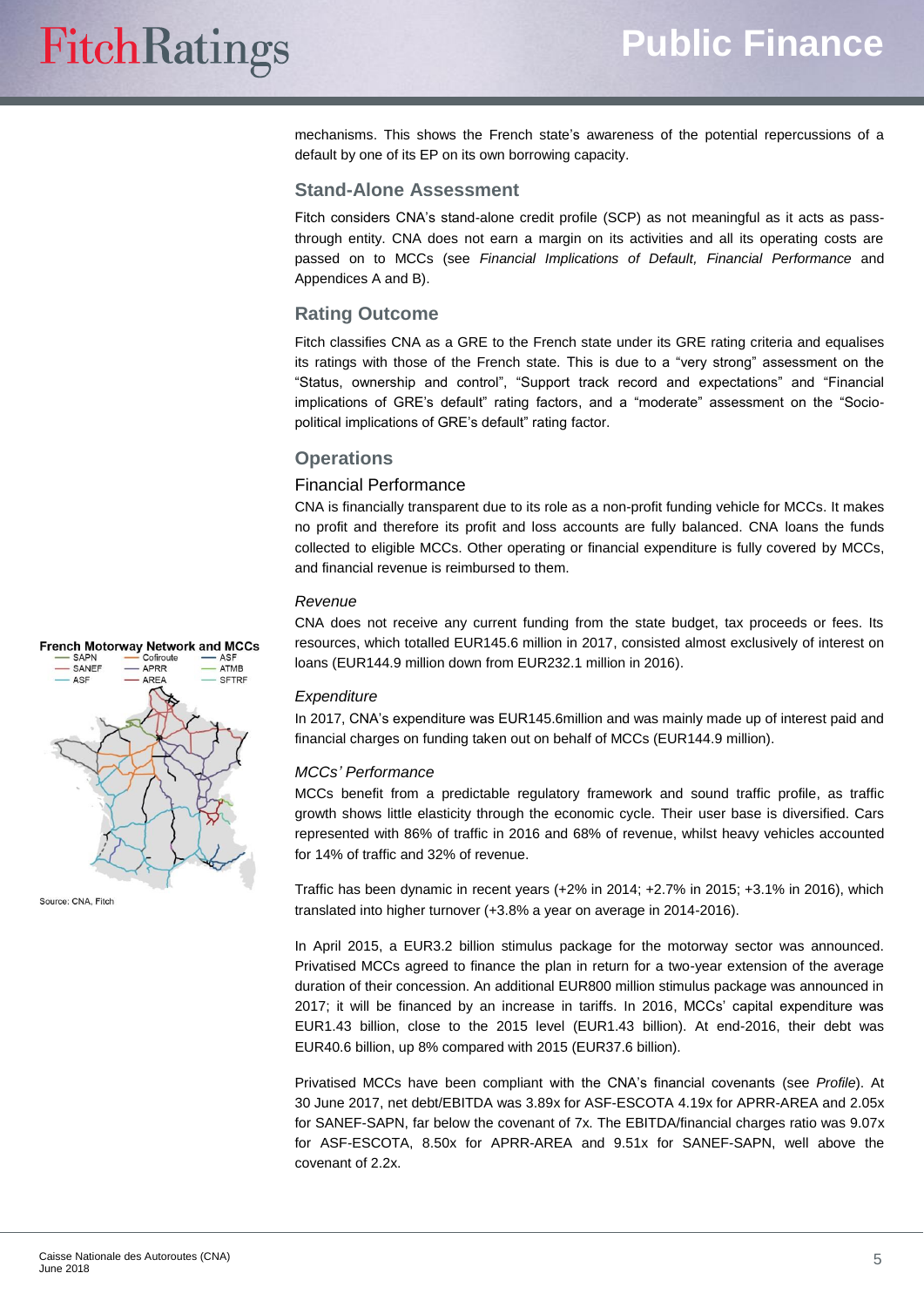| $M\cup U$ is a matrice of $U$ in the set of $U$ |                   |          |                  |         |                   |                   |
|-------------------------------------------------|-------------------|----------|------------------|---------|-------------------|-------------------|
|                                                 | <b>ASF-ESCOTA</b> |          | <b>APRR-AREA</b> |         | <b>SANEF-SAPN</b> |                   |
|                                                 | 2015              | 2016     | 2015             | 2016    | 2015              | 2016              |
| Revenue                                         | 3.519.2           | 3,689.5  | 2.379.0          | 2,582.8 |                   | 1.702.2 1.733.837 |
| Net result                                      | 893.1             | 1.143.3  | 538.4            | 670.9   | 344.3             | 450.7             |
| Assets                                          | 13.482.3          | 13,526.2 | 8,552.5          | 9.269.4 | 4.721.4           | 4,989.4           |
| Net debt                                        | 11.414.5          | 11.195.1 | 7,446.0          | 7.276.0 | 2.981.7           | 2,633.0           |
| <b>EBITDA</b>                                   | 2,546.1           | 2,649.2  | 1,589.0          | 1,685.0 | 1,075.8           | 1,153.4           |
| Net debt/EBITDA                                 | 4.48              | 4.23     | 4.69             | 4.32    | 2.77              | 2.28              |
| <b>Financial charges</b>                        | 392.6             | 334.1    | 275.0            | 233.0   | 199.1             | 140.7             |
| <b>EBITDA/financial charges</b>                 | 6.49              | 7.93     | 5.78             | 7.23    | 5.40              | 8.19              |
| Source: Fitch on CNA data                       |                   |          |                  |         |                   |                   |

### **MCCs' Financial Performance (EURm)**

### Debt, Liquidity and Contingent Liabilities

*Decreasing Debt*

At 1 January 2018, CNA's debt was EUR3.3 billion, compared with EUR4.5 billion at 1 January 2017. Of the debt, 49.3% was held by the privatised MCCs, and 36% by the two state-owned tunnel operators. The remaining 14.8% of "non-affected" debt represents the early repayment by SANEF in 2015 (see *Liquidity*).



Source: Fitch on CNA data

As most private MCCs' debt will mature in 2018, CNA's debt should fall to around EUR1.1 billion at end-2018. Around 95% will account for the two tunnel operators' debt, and the remaining 5% will represent EUR45.8 million that APRR will reimburse until 2027.

#### **CNA Debt Amortisation: 1 January 2018**



#### Liquidity

The covenants set out in the contractual agreements and loan contracts between CNA and MCCs require the latter to transfer the necessary funds to CNA at least two weeks before the due date, which gives CNA sufficient liquidity to cover its obligations. Fitch understands that the MCCs have always complied with these covenants since CNA's creation.

MCCs can opt for early redemption of their debt to CNA, albeit incurring actuarial penalties to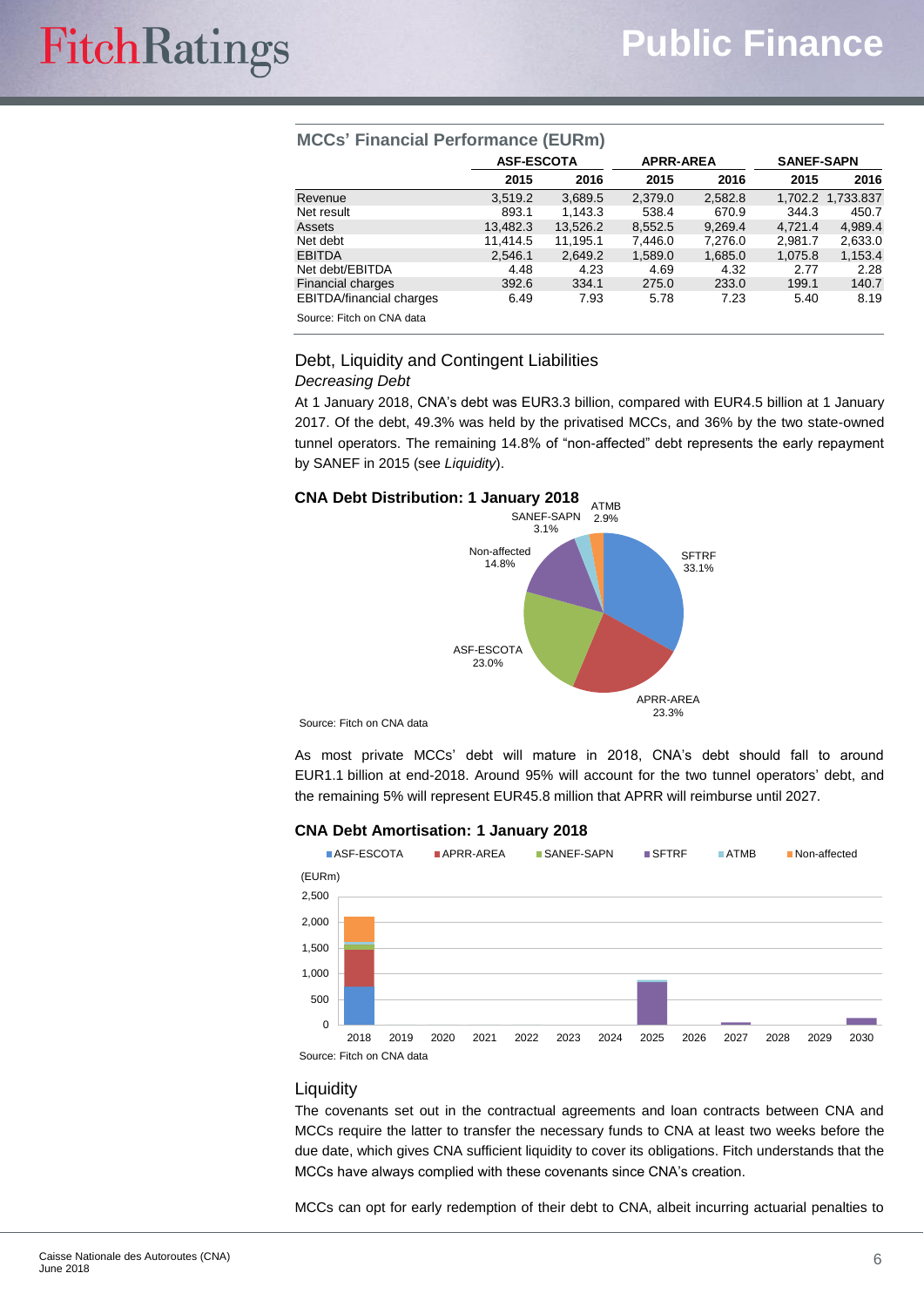# **FitchRatings**

ensure a neutral impact on CNA. At end-2015, SANEF, a privatised MCC, made a EUR512 million early repayment to CNA. CNA deposited the funds in an interest-bearing account and will use them to repay the obligations at the due date (EUR15 million repaid in 2016, EUR15 million due in 2017 and EUR482 million due in 2018).

CNA's liquidity was EUR509.2 million at end-2017, down from EUR547.4 million at end-2016. It was mainly composed of this early repayment by SANEF.

#### **Peer Analysis**

Fitch expects that the equalisation of the ratings of the French national EPs (excluding hospitals) with those of the sovereign to remain the standard under its new GRE criteria. This is due to the robustness of their links with the state and the strong incentive for the state to provide them with timely support<sup>4</sup>.

 $\overline{a}$ 

<sup>4</sup> See *[What Investors Want to Know: The Status of EPs Is not Tantamount to a Guarantee](https://www.fitchratings.com/site/re/10018459)  [\(March](https://www.fitchratings.com/site/re/10018459) 2018)*.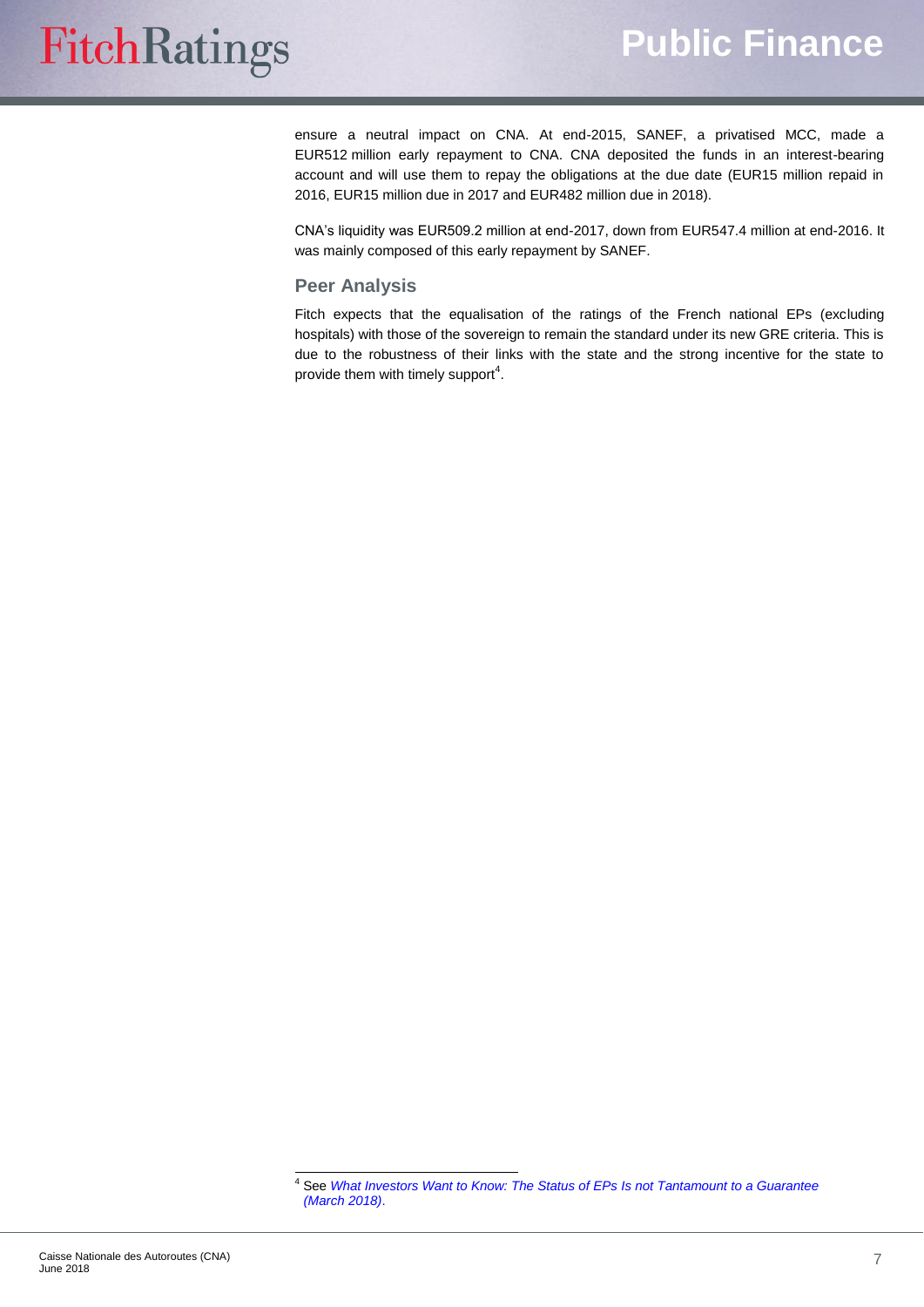# FitchRatings

# **Appendix A**

| <b>Caisse Nationale des Autoroutes (CNA)</b>   |          |          |          |          |
|------------------------------------------------|----------|----------|----------|----------|
| (EURm)                                         | 2015     | 2016     | 2016     | 2017     |
| <b>Profit and loss</b>                         |          |          |          |          |
| Interest revenue                               | 413.5    | 387.2    | 232.1    | 144.9    |
| Interest expenditure                           | $-413.5$ | $-387.2$ | $-232.1$ | $-144.9$ |
| Net interest income                            | 0.0      | 0.0      | 0.0      | 0.0      |
| Net fees and commissions                       | 1.7      | 2.3      | 0.9      | 1.0      |
| Other operating income                         | 0.0      | 0.0      | 0.0      | 0.0      |
| Personal expenses                              | 0.0      | 0.0      | 0.0      | 0.0      |
| Other operating expenses                       | $-1.7$   | $-2.3$   | $-0.9$   | 1.0      |
| Net gains and losses on securities and trading | 0.0      | 0.0      | 0.0      | 0.0      |
| Net operating income/(loss)                    | 0.0      | 0.0      | 0.0      | 0.0      |
| <b>Provisions</b>                              | 0.0      | 0.0      | 0.0      | 0.0      |
| Operating profit (loss) after provisions       | 0.0      | 0.0      | 0.0      | 0.0      |
| Other non-operating revenues/expenses          |          |          |          |          |
| Contributions from state budgets               | 0.0      | 0.0      | 0.0      | 0.0      |
| Profit (loss) before tax                       | 0.0      | 0.0      | 0.0      | 0.0      |
| Taxation                                       | 0.0      | 0.0      | 0.0      | 0.0      |
| Net profit (loss)                              |          |          |          |          |
|                                                | 0.0      | 0.0      | 0.0      | 0.0      |
|                                                |          |          |          |          |
| <b>Balance sheet</b>                           |          |          |          |          |
| <b>Assets</b>                                  |          |          |          |          |
| Cash and cash equivalents                      | 3.7      | 589.6    | 547.4    | 509.2    |
| Liquid securities                              |          |          |          |          |
| Deposits with banks                            | 0.0      | 0.0      | 0.0      | 0.0      |
| Loans                                          | 7,646.8  | 5,998.5  | 4,544.8  | 3,353.4  |
| Other earning assets                           |          |          |          |          |
| Long-term investments                          |          |          |          |          |
| <b>Fixed assets</b>                            |          |          |          |          |
| Intangible                                     | 126.2    | 126.6    | 0.0      | 0.0      |
| Other long-term assets                         |          |          |          |          |
| <b>Total assets</b>                            | 7,776.7  | 6,714.7  | 5,092.2  | 3,862.6  |
|                                                |          |          |          |          |
| <b>Liabilities &amp; equity</b>                |          |          |          |          |
| <b>Customer deposits</b>                       |          |          |          |          |
| Deposits from banks                            |          |          |          |          |
| Short-term borrowing                           |          |          |          |          |
| Other short-term liabilities                   | 3.7      | 589.6    | 547.4    | 509.2    |
| Debt maturing after 1 year                     | 7,646.8  | 5,998.5  | 4,544.8  | 3,353.4  |
| Other long-term funding                        |          |          |          |          |
| Other provisions and reserves                  |          |          |          |          |
| Other long-term liabilities                    |          |          |          |          |
| Equity                                         |          |          |          |          |
| Reserves                                       | 126.2    | 126.6    | 0.0      | 0.0      |
| Total liabilities & equity                     | 7,776.7  | 6,714.7  | 5,092.2  | 3,862.6  |
|                                                |          |          |          |          |
| Source: Issuer and Fitch calculations          |          |          |          |          |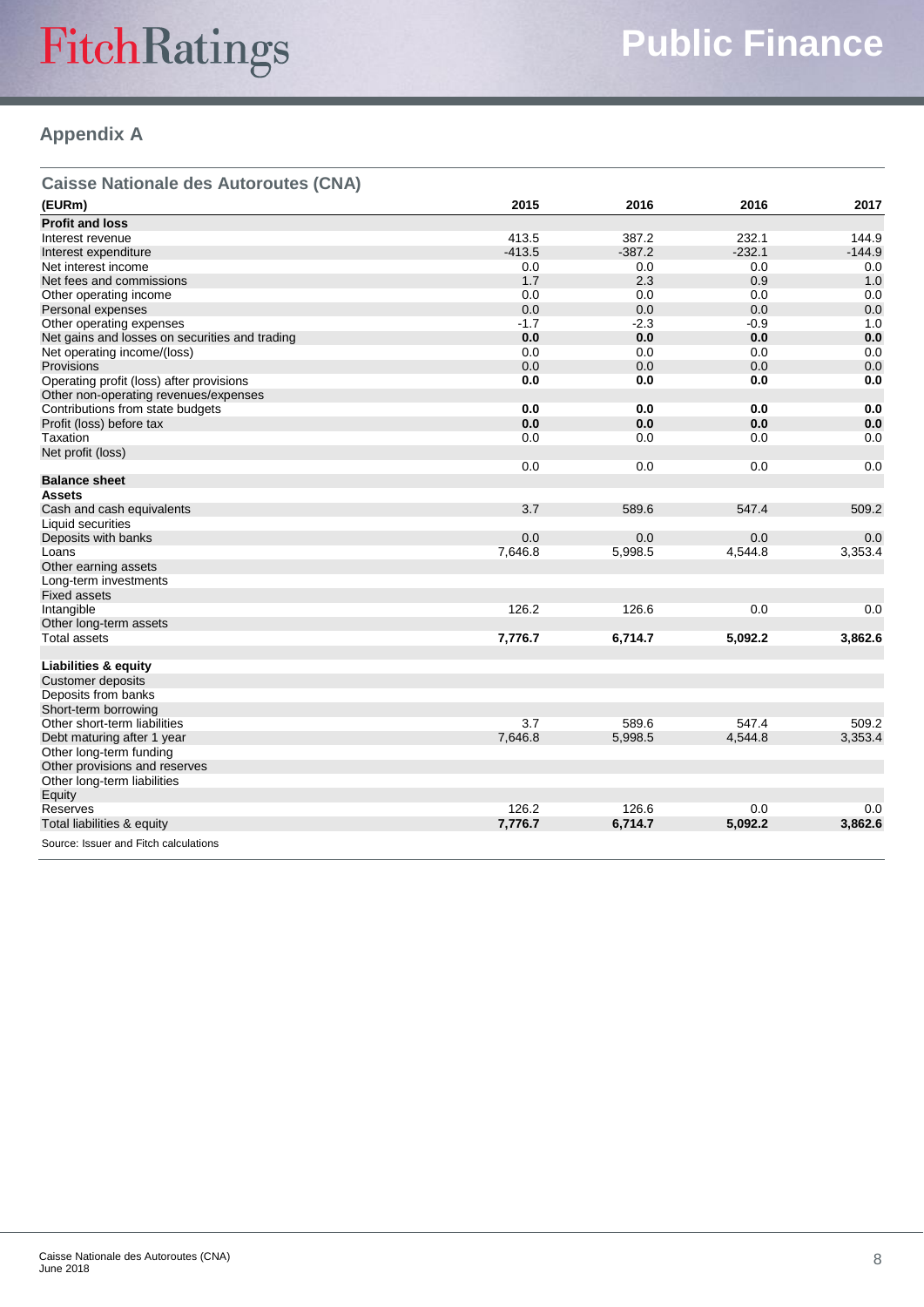# FitchRatings

## **Appendix B**

| <b>Caisse Nationale des Autoroutes (CNA)</b>                     |         |         |         |         |
|------------------------------------------------------------------|---------|---------|---------|---------|
| (%)                                                              | 2014    | 2015    | 2016    | 2017    |
| Performance                                                      |         |         |         |         |
| Interest revenue on loans/loans                                  | 5.4     | 6.5     | 5.1     | 4.3     |
| Interest expense/borrowings and deposits                         | 5.4     | 6.5     | 5.1     | 4.3     |
| Net interest income/earning assets                               |         |         |         |         |
| Net operating income/net interest income and other oper. revenue |         |         |         |         |
| Net operating income/equity and reserves                         |         |         |         |         |
| Net operating income/total assets                                |         |         |         |         |
| <b>Credit</b>                                                    |         |         |         |         |
| Growth of total assets                                           | $-15.6$ | $-13.7$ | $-24.2$ | $-24.1$ |
| Growth of loans                                                  | $-15.9$ | $-21.6$ | $-24.2$ | $-24.1$ |
| Impaired loans/total loans                                       |         |         |         |         |
| Reserves for impaired loans/impaired loans                       |         |         |         |         |
| Loan impairment charges/loans                                    |         |         |         |         |
| <b>Liquidity and funding</b>                                     |         |         |         |         |
| Long-term debt/total equity and reserves                         |         |         |         |         |
| Liquid assets/total assets                                       | 0.1     | 8.8     | 10.7    | 13.2    |
| Total deposits and debt/total assets                             | 98.3    | 89.3    | 89.3    | 86.8    |
| Liquid assets/short term deposits and borrowing                  |         |         |         |         |
|                                                                  |         |         |         |         |
| Capitalisation                                                   |         |         |         |         |
| Equity and reserves/total assets                                 |         |         |         |         |
| Net profit/total equity and reserves                             |         |         |         |         |
| Loans/equity and reserves                                        |         |         |         |         |
| Source: Fitch                                                    |         |         |         |         |